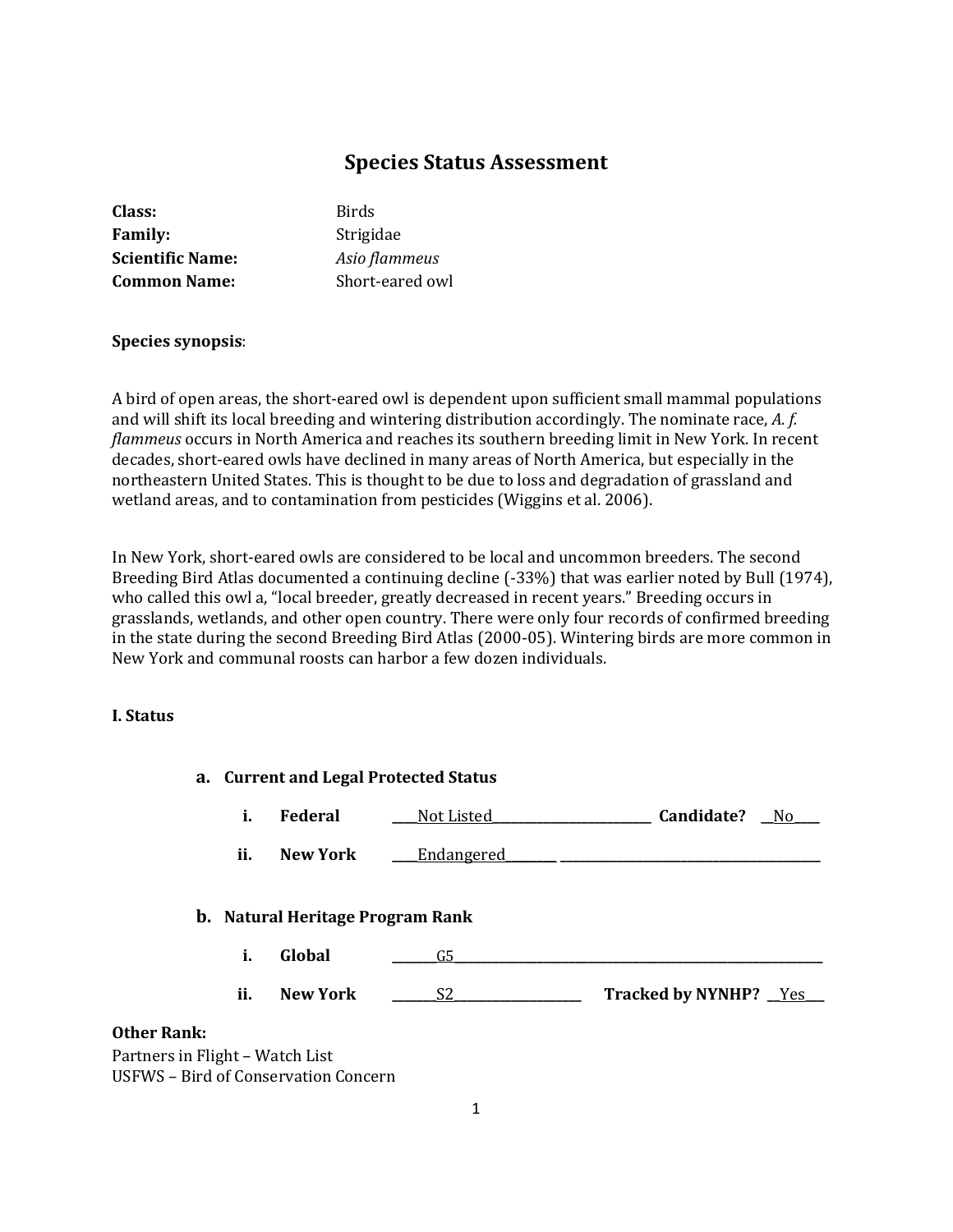Partners in Flight Tier I COSEWIC – Special Concern Species of Northeast Regional Conservation Concern (Therres 1999)

### **Status Discussion:**

The short-eared owl has never been an abundant breeder in the Northeast. It is a local breeder in New York whose numbers have greatly declined in recent years. The small number of owls that breed in New York each year typically occur sporadically at sites where breeding has not been previously reported (Schneider 2003), but regions with a somewhat consistent history of breeding include western Jefferson County, the Lake Champlain Valley, and northern Livingston County (Schneider 2008). The short-eared owl is more common in New York during the winter, when it becomes uncommon to locally fairly common as a migrant and winter visitant (Cooper 1998).

### **II. Abundance and Distribution Trends**

### **a. North America**

**i. Abundance**

\_\_X\_\_ **declining \_\_\_\_\_increasing \_\_\_\_\_stable \_\_\_\_\_unknown**

**ii. Distribution:**

**\_\_\_\_\_ declining \_\_\_\_\_increasing \_\_\_\_\_stable** \_\_X\_\_ **unknown Time frame considered:** \_\_\_\_\_\_1966-2010\_\_\_\_\_\_\_\_\_\_\_\_\_\_\_\_\_\_\_\_\_\_\_\_\_\_\_\_\_\_\_\_\_\_\_\_\_

#### **b. Regional**

**i. Abundance**

\_\_X\_\_ **declining \_\_\_\_\_increasing \_\_\_\_\_stable \_\_\_\_\_unknown**

**ii. Distribution:**

\_\_X\_\_ **declining \_\_\_\_\_increasing \_\_\_\_\_stable \_\_\_\_\_unknown**

**Regional Unit Considered:** \_\_\_\_\_Northeast\_\_\_\_\_\_\_\_\_\_\_\_\_\_\_\_\_\_\_\_\_\_\_\_\_\_\_\_\_\_\_\_\_\_\_ **Time Frame Considered:** Since 1950s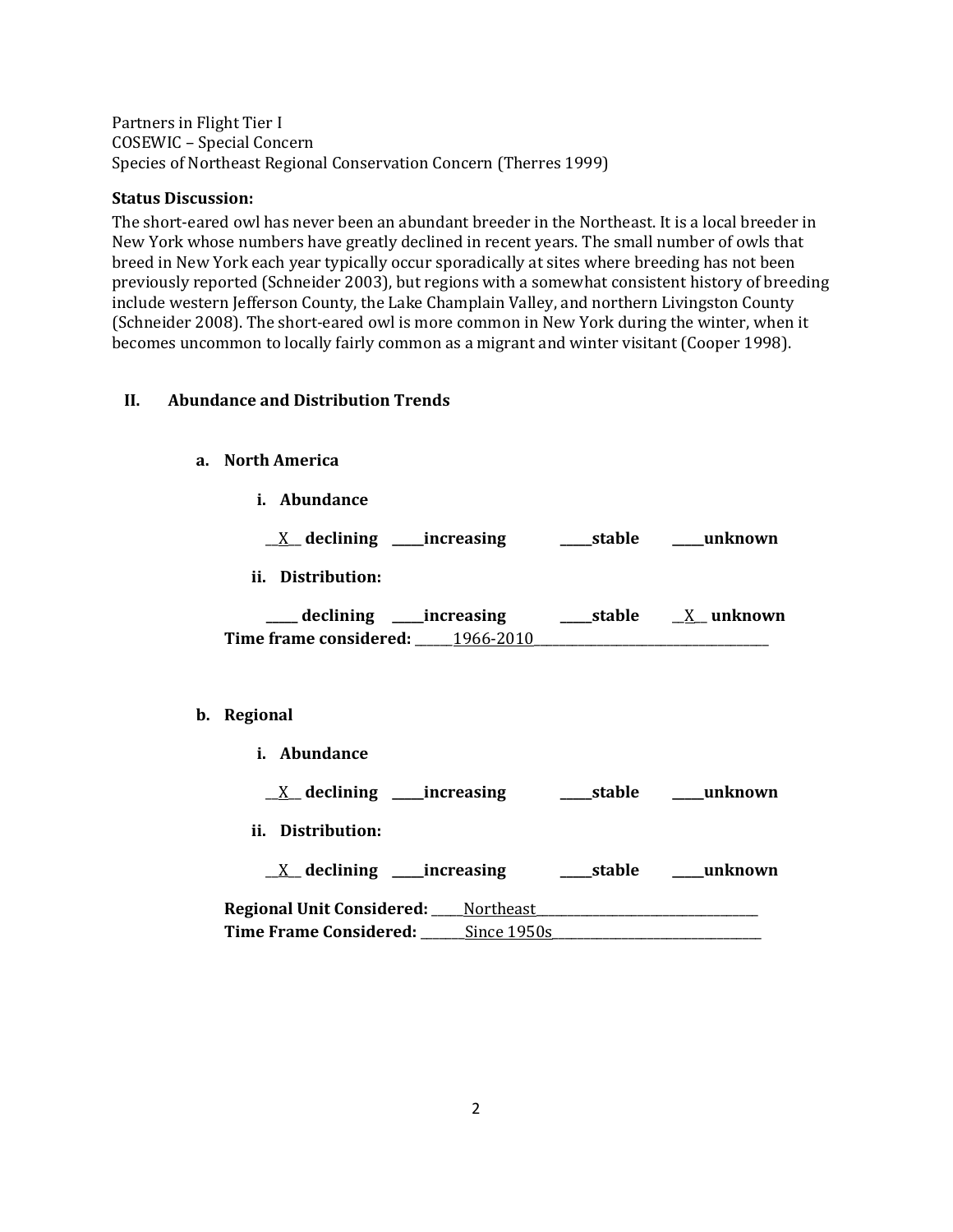**c. Adjacent States and Provinces**

| <b>CONNECTICUT</b>                                                             |                                                            |                 |
|--------------------------------------------------------------------------------|------------------------------------------------------------|-----------------|
| i. Abundance<br>ii. Distribution:                                              |                                                            |                 |
|                                                                                |                                                            |                 |
| Time frame considered: Former breeder; rare in winter                          |                                                            |                 |
|                                                                                |                                                            |                 |
| i. Abundance<br>ii. Distribution:                                              | <u>X</u> declining ____increasing ______stable ____unknown |                 |
|                                                                                |                                                            |                 |
| Time frame considered: ___ Confined to offshore islands; 14 records since 1980 |                                                            |                 |
| NEW JERSEY Not Present _______                                                 |                                                            | No data _______ |
| i. Abundance<br>ii. Distribution:                                              |                                                            |                 |
|                                                                                | ___ declining ____increasing ______stable ___ X__ unknown  |                 |
| Time frame considered: _____ Extirpated as breeder since late 1980s _______    |                                                            |                 |

Listing Status: *Endangered (breeding); Special Concern (wintering) SGCN? Yes*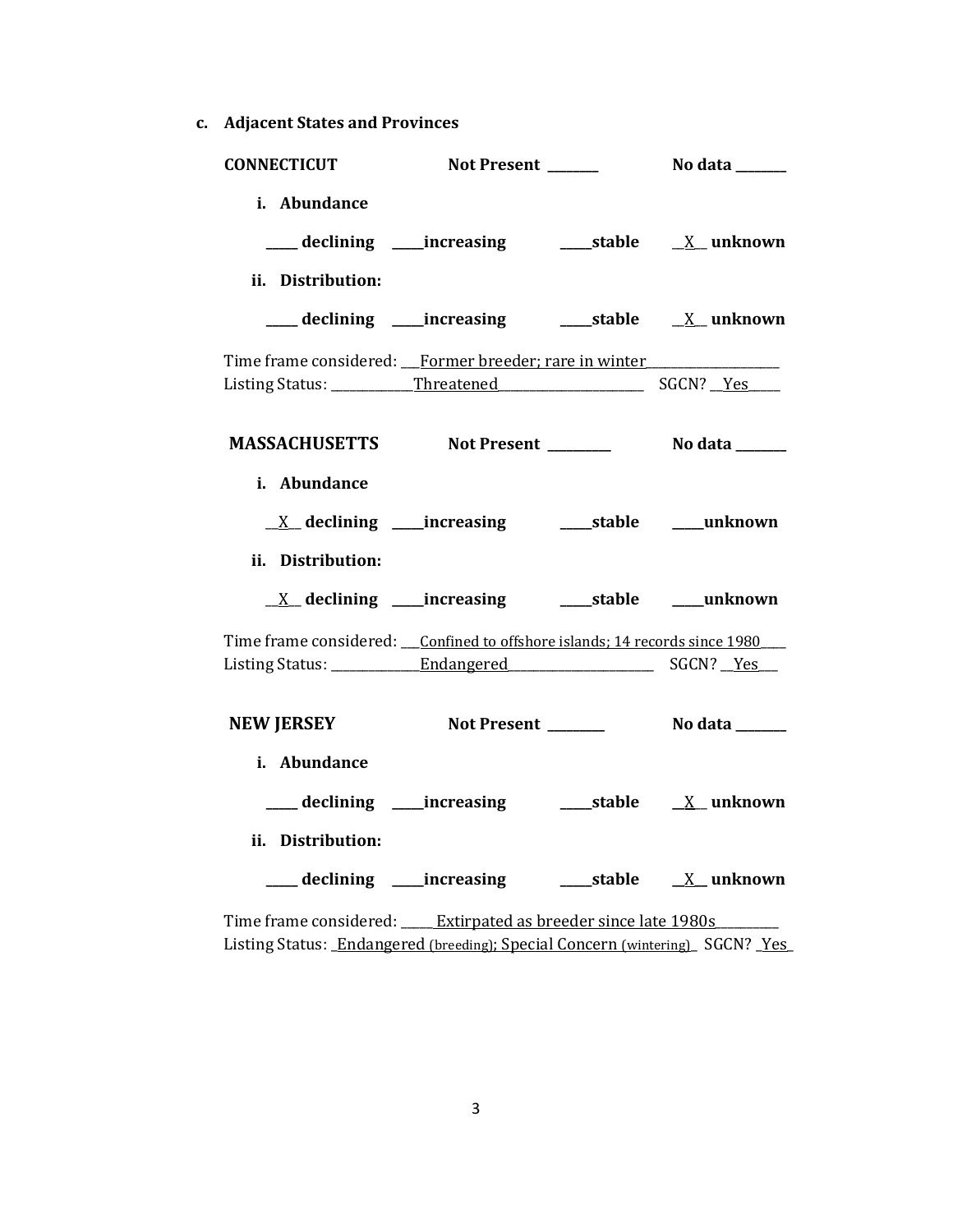| <b>ONTARIO</b>                                                                   |                                                                                             |                 |
|----------------------------------------------------------------------------------|---------------------------------------------------------------------------------------------|-----------------|
| i. Abundance                                                                     |                                                                                             |                 |
|                                                                                  | $\frac{1}{2}$ declining $\frac{X}{X}$ increasing $\frac{1}{2}$ stable $\frac{1}{2}$ unknown |                 |
| ii. Distribution:                                                                |                                                                                             |                 |
|                                                                                  |                                                                                             |                 |
| Time frame considered: 1981-85 to 2001-05                                        |                                                                                             |                 |
| Listing Status: ________________Special Concern_________________________________ |                                                                                             |                 |
| PENNSYLVANIA Not Present _________ No data ______                                |                                                                                             |                 |
| i. Abundance                                                                     |                                                                                             |                 |
|                                                                                  |                                                                                             |                 |
| ii. Distribution:                                                                |                                                                                             |                 |
|                                                                                  |                                                                                             |                 |
|                                                                                  |                                                                                             |                 |
|                                                                                  |                                                                                             |                 |
| <b>QUEBEC</b>                                                                    | Not Present _______                                                                         | No data _______ |
| i. Abundance                                                                     |                                                                                             |                 |
|                                                                                  |                                                                                             |                 |
| ii. Distribution:                                                                |                                                                                             |                 |
|                                                                                  | <u>X</u> declining ____increasing ______stable ____unknown                                  |                 |
|                                                                                  |                                                                                             |                 |
|                                                                                  |                                                                                             |                 |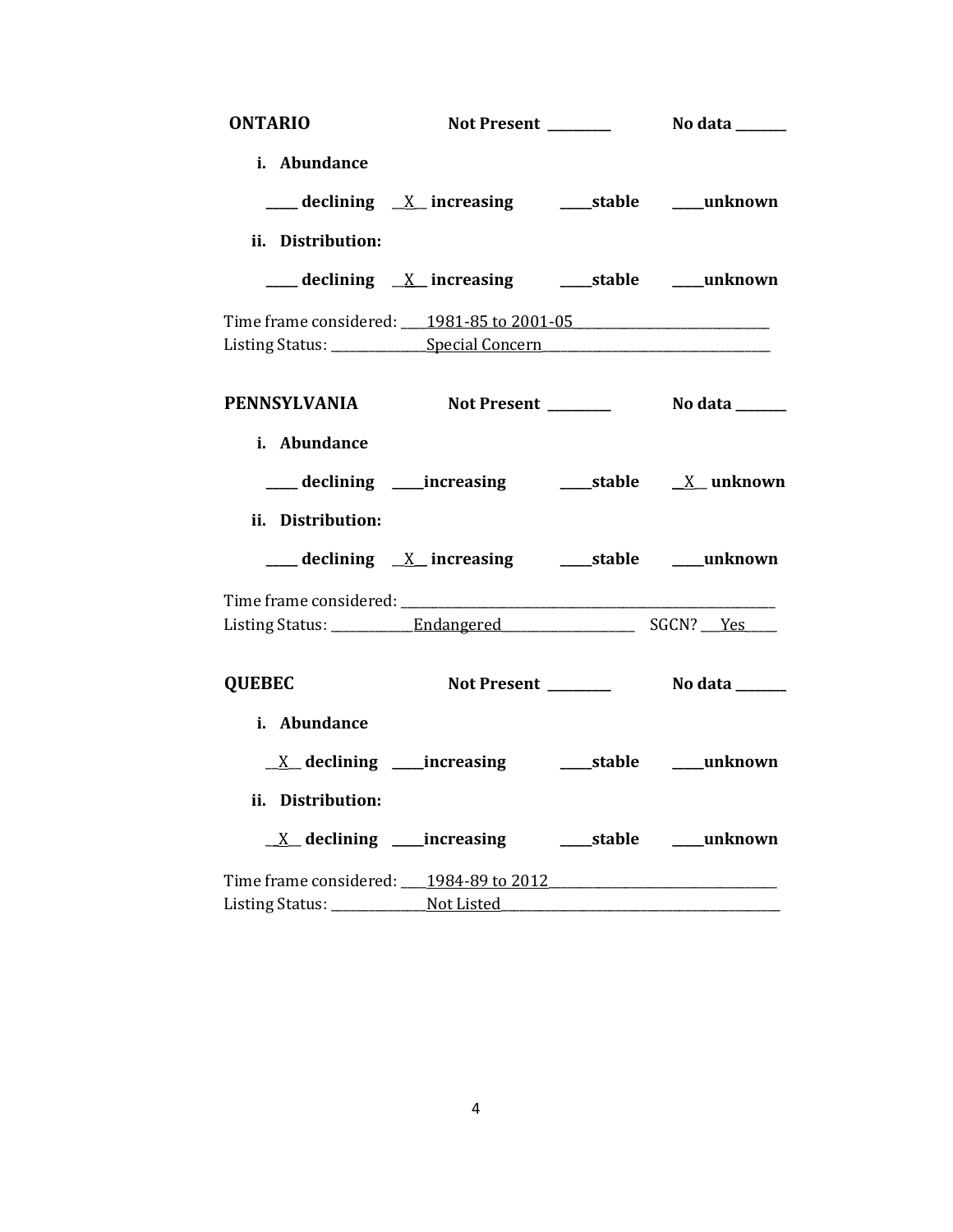| <b>VERMONT</b>                                                                         |  |                              |
|----------------------------------------------------------------------------------------|--|------------------------------|
| <i>i.</i> Abundance                                                                    |  |                              |
|                                                                                        |  |                              |
| ii. Distribution:                                                                      |  |                              |
| ___declining ___increasing ______stable _____X__ unknown                               |  |                              |
|                                                                                        |  |                              |
| Time frame considered: 1976-81 to 2003-07                                              |  |                              |
| d. NEW YORK                                                                            |  | No data ______               |
| <i>i.</i> Abundance                                                                    |  |                              |
|                                                                                        |  |                              |
| ii. Distribution:                                                                      |  |                              |
| $X$ declining _____increasing                                                          |  | ______stable ________unknown |
| Time frame considered: Since 1960s Manuel Allen and Time frame considered: Since 1960s |  |                              |

# **Monitoring in New York.**

The NYSDEC conducted winter surveys at 21 sites during 2009-10 and 2010-11, and at four sites in 2011-12 with the goal of establishing survey protocol and frequency to adequately monitor the long-term status of the wintering population in New York. Winter surveys will continue at all twenty-one sites across the state; they will likely be conducted for two to three-year periods at two to three-year intervals, and are likely to entail stationary roadside observations (as opposed to driving survey routes).

Trapping was also conducted in conjunction with the winter monitoring effort to determine local movements, dispersal dates, and migratory patterns. A total of twnety-nine birds were captured during the three-season period and fitted with VHS or satellite radios. Telemetry work will continue as well.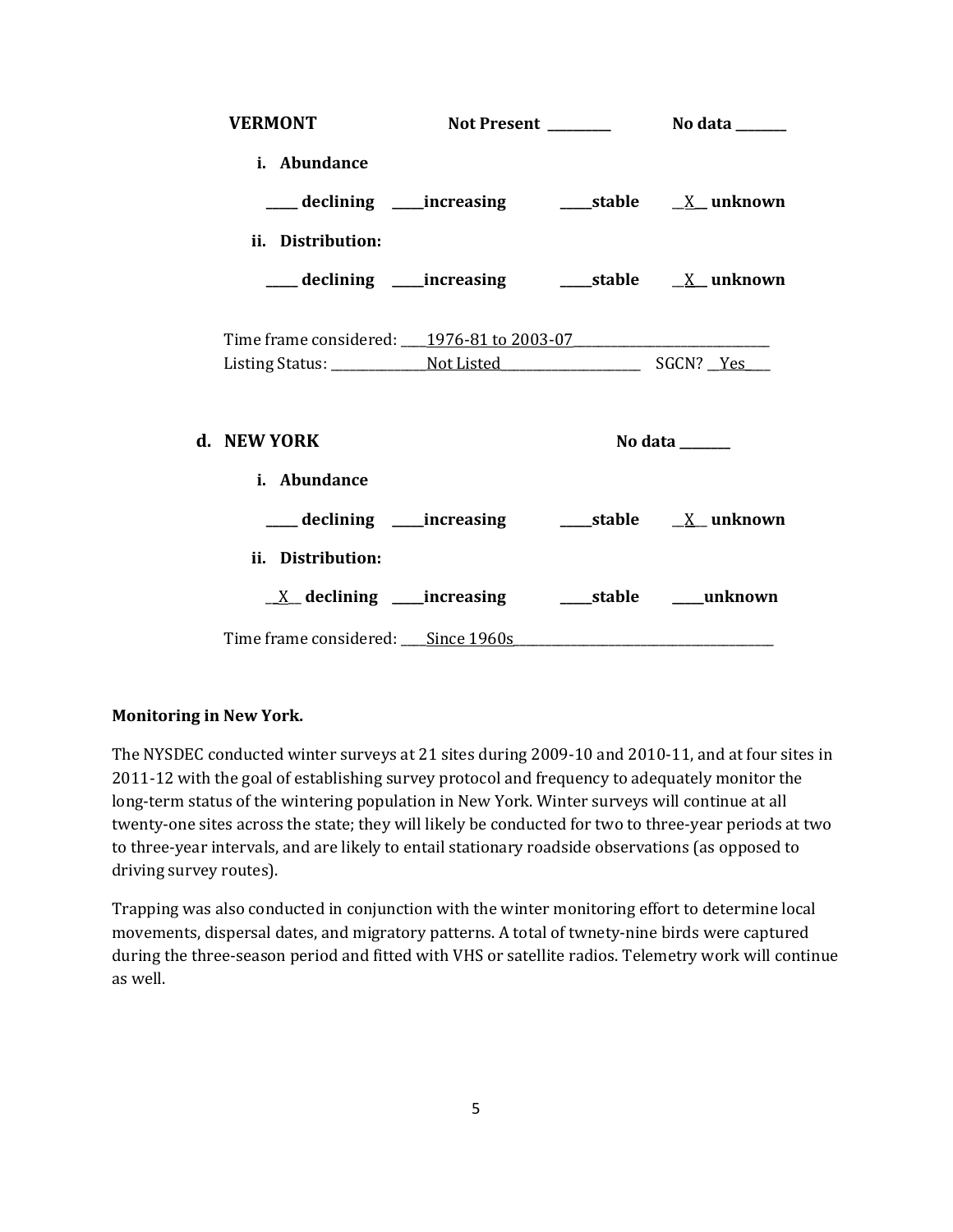#### **Trends Discussion:**

Clark [\(1975\)](http://bna.birds.cornell.edu/bna/species/062/articles/species/062/biblio/bib028), who studied breeding ecology in Manitoba and wintering ecology in New York, showed that short-eared owls respond to spatial and temporal variation in small mammal abundance by shifting breeding and wintering sites, and by adjusting the timing of breeding and fecundity in accordance with local prey abundance. The population status of short-eared owl is difficult to assess because of this nomadic nature and because of annual fluctuations in numbers; also contributing to difficulties in monitoring are their crepuscular habits and overall low abundance. Severity of winter weather, including snow depth and snow/ice crust, can also impact abundance and distribution of these owls in winter months, as these factors affect prey availability.

Only two areas show significant BBS trends for short-eared owl: the Prairie Pothole region and the North American distribution as a whole, though each area is still in a category that denotes a deficiency in the data. Given that caveat, the long-term (1966-2010) trend for North America shows a decline of -2.5% per year, while the trends for the Prairie Pothole region are -4.7% per year for 1966-2010 and -11% per year for 2000-2010.

In New York, the second Breeding Bird Atlas documented a -33% change in occupancy from 1980- 85 to 2000-05.



**Figure 1**. Range of the short-eared owl in North America (Birds of North America Online 2013).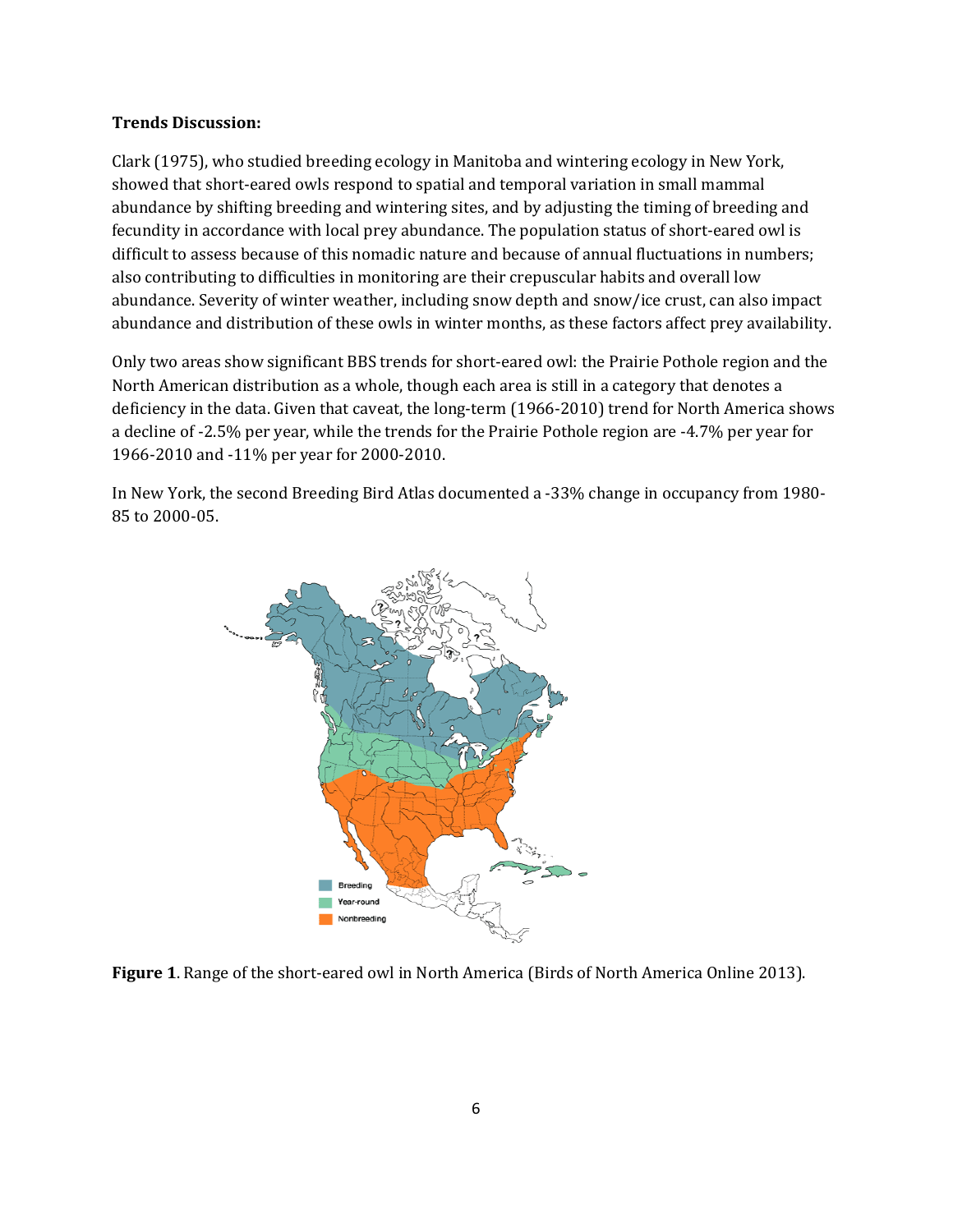

**Figure 2**. Short-eared owl occurrence in New York State during the second Breeding Bird Atlas (McGowan and Corwin 2008).



**Figure 3**. Change in short-eared owl occurrence in New York State between the first Breeding Bird Atlas and the second Breeding Bird Atlas (McGowan and Corwin 2008).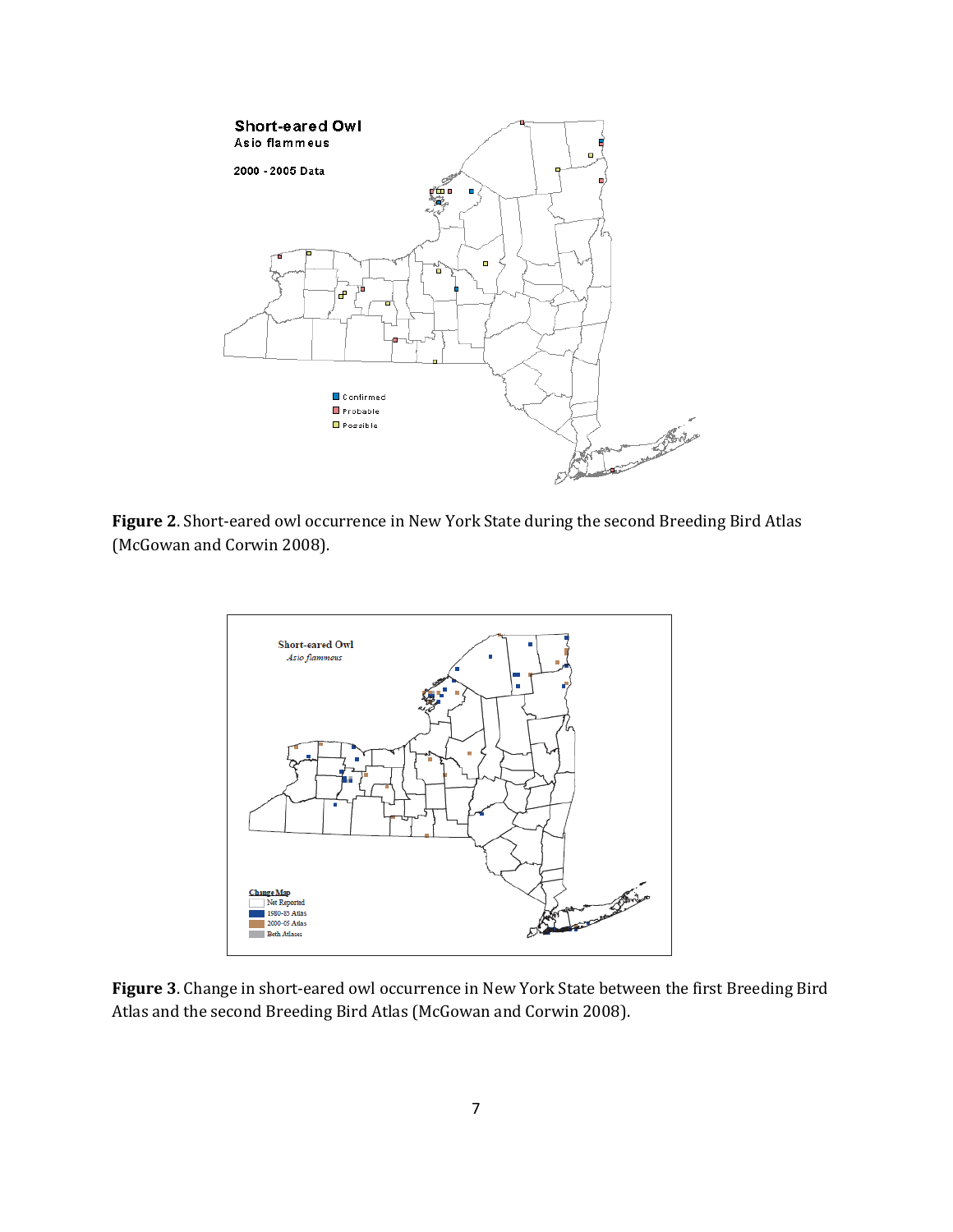

**Figure 4**. Conservation status of the short-eared owl in North America (NatureServe 2012).



**Figure 5**. Historic breeding locations of the short-eared owl (Bull 1974).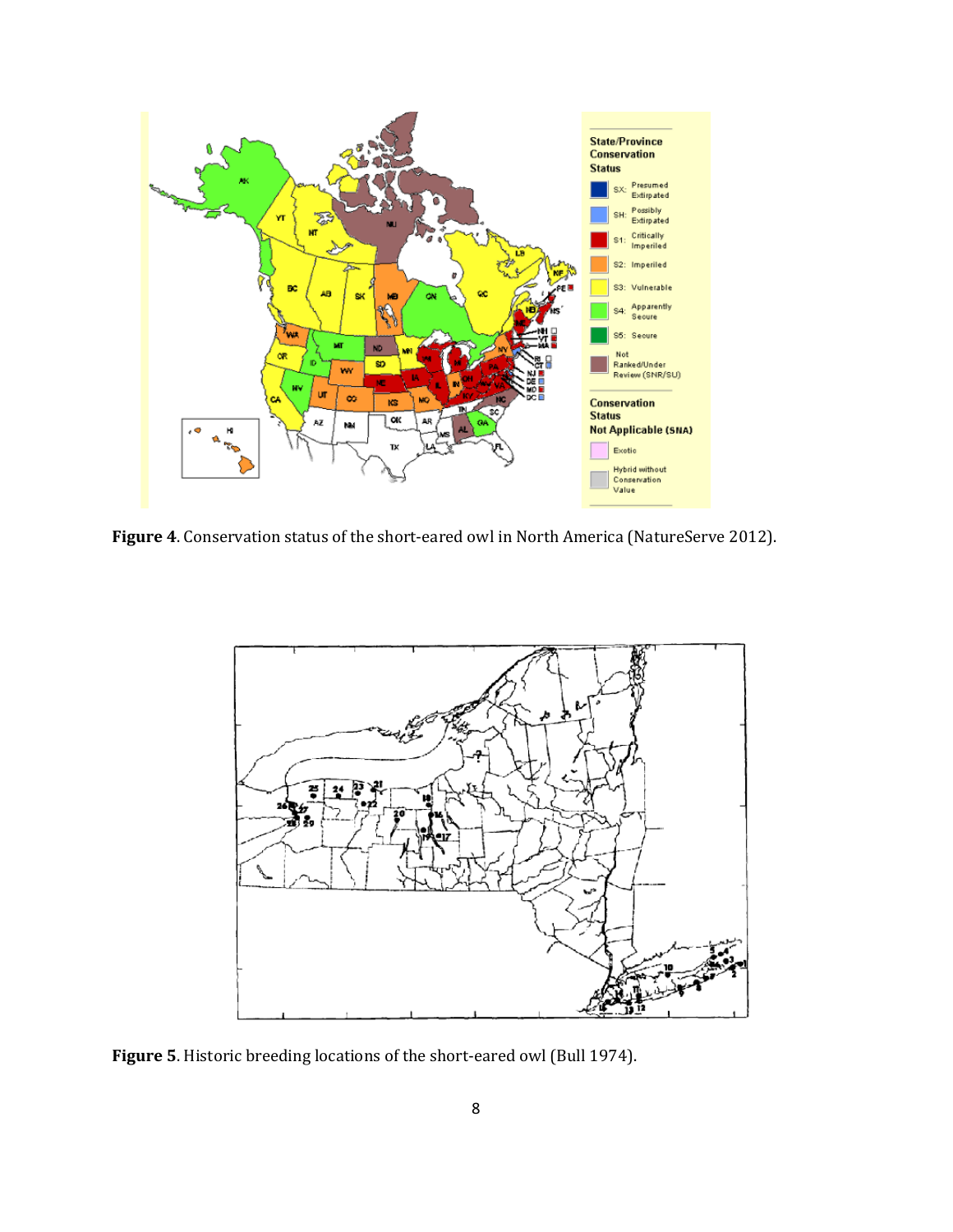

**Figure 6**. Short-eared owl "Probable" and "Confirmed" breeding locations 1980-2002 (Schneider 2003)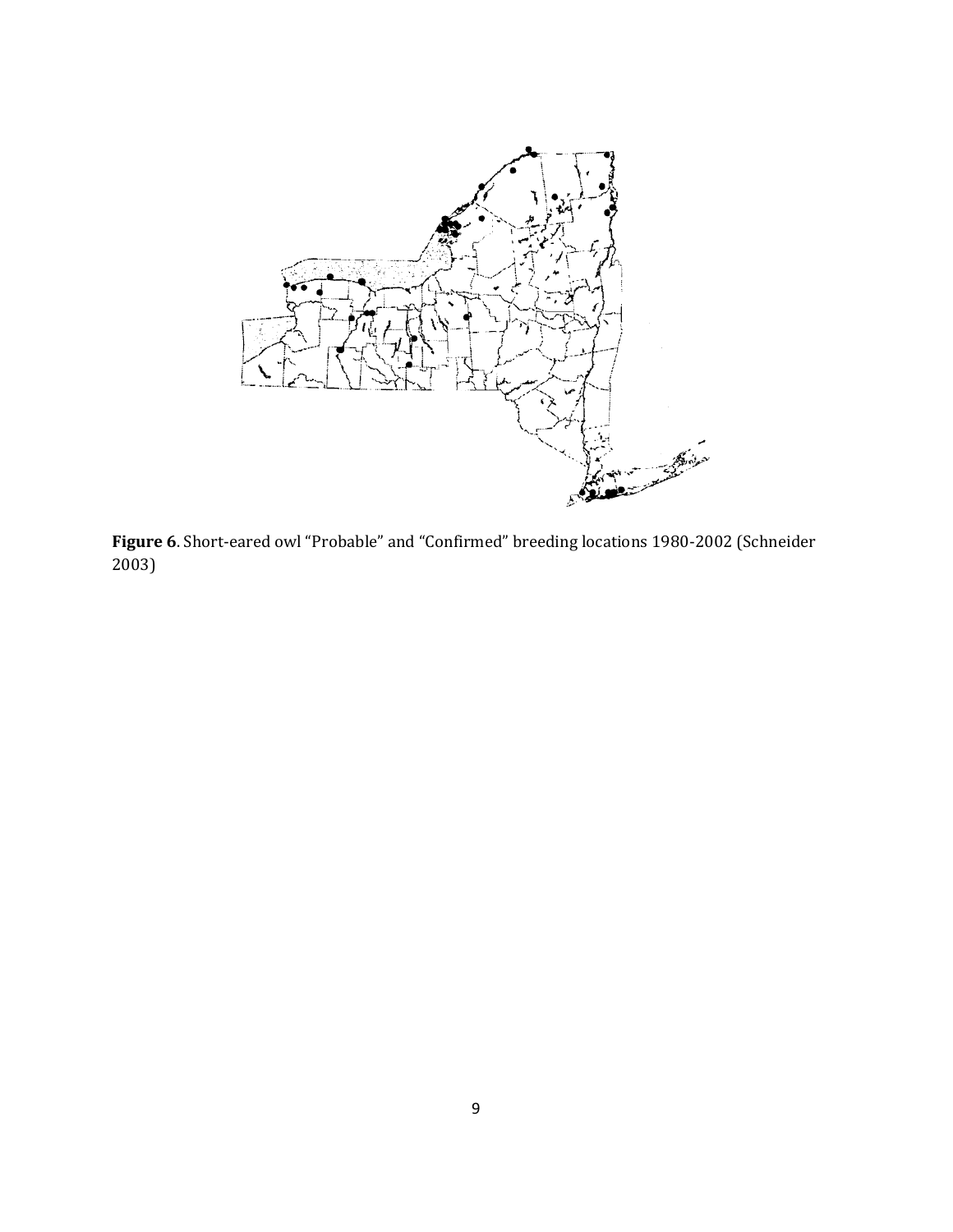### **III. New York Rarity, if known:**

| <b>Historic</b> | # of Animals | # of Locations | % of State |
|-----------------|--------------|----------------|------------|
| prior to 1970   |              |                |            |
| prior to 1980   |              |                |            |
| prior to 1990   |              |                |            |

### **Details of historic occurrence:**

Eaton (1914) reported short-eared owls breeding in a total of 16 counties. Historical records show nesting on Long Island and on the Lake Ontario plains, with breeding most common in marshes north and south of Montezuma and east of Lake Ontario (Schneider 2003). Schneider (2003) examined all available sources of short-eared owl records and identified 48 breeding season records since 1980; they were at 36 sites in 19 counties.

The first Breeding Bird Atlas (1980-85) documented occupancy in 36 survey blocks statewide (<1%) but breeding was Confirmed in only five survey blocks. Four of those confirmations were on Long Island, with Possible records in three nearby blocks.

| Current | # of Animals | # of Locations | % of State |
|---------|--------------|----------------|------------|
|         |              |                | 0/2        |

## **Details of current occurrence:**

The second Breeding Bird Atlas (2000-05) documented occupancy in 36 survey blocks statewide (<1%), a decline of 33%. Breeding was Confirmed in only four survey blocks: two in Jefferson County, one in Clinton County, one in Madison County. Only one survey block on Long Island had any short-eared owl breeding activity (Probable).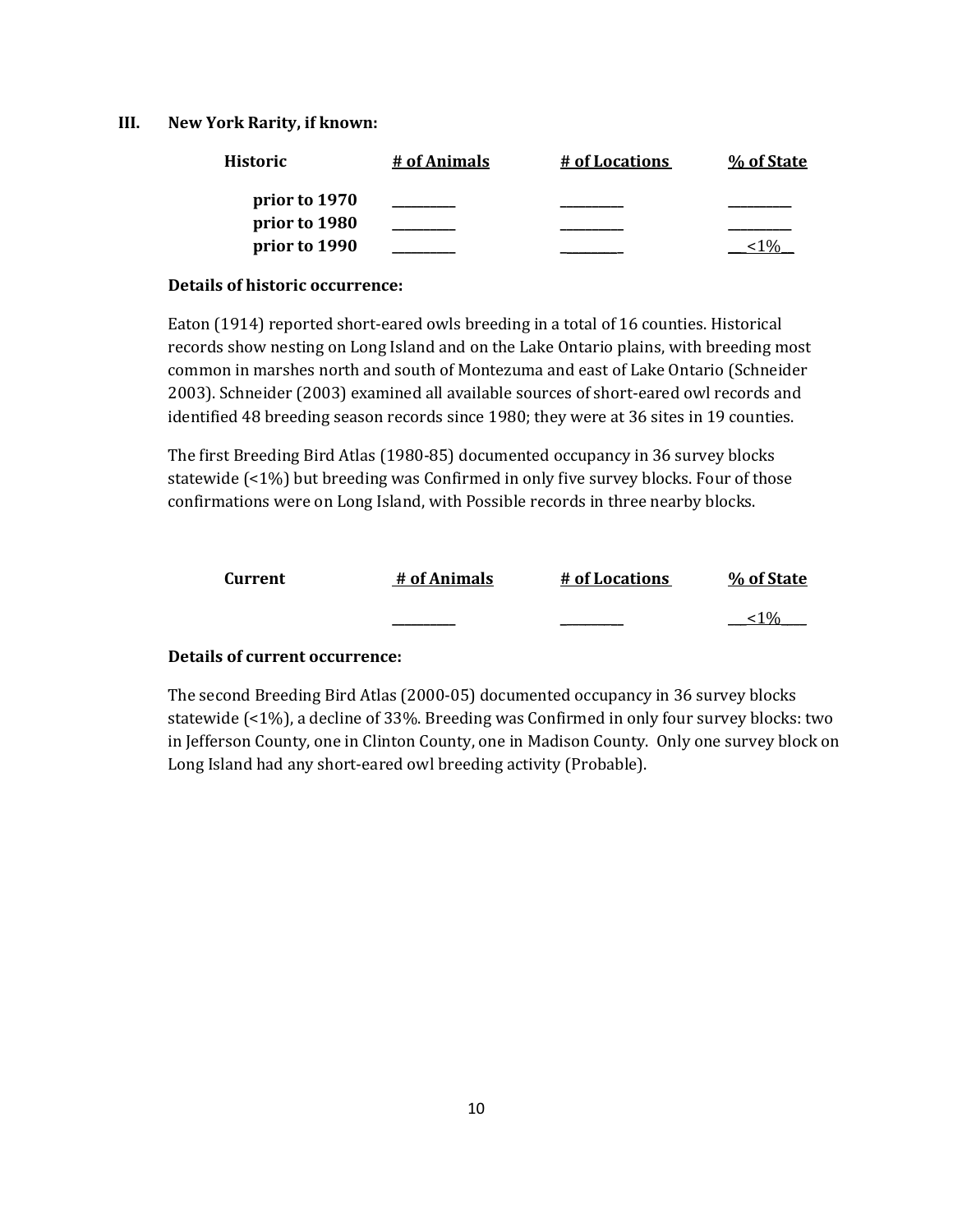### **New York's Contribution to Species North American Range:**

| % of NA Range in New York | <b>Classification of New York Range</b> |
|---------------------------|-----------------------------------------|
| $X = 0.5\%$               | X Core                                  |
| $6 - 10\%$                | ___Peripheral                           |
| $11-25%$                  | ___ Disjunct                            |
| $26 - 50\%$               | Distance to core population:            |
| $-$ >50%                  |                                         |

# **IV. Primary Habitat or Community Type:**

- 1. Pasture/Hay
- 2. Freshwater Marsh
- 3. Old Field Managed Grasslands
- 4. Cultivated Crops
- 5. Estuarine, Brackish Intertidal, Tidal Wetland
- 6. Maritime Dunes
- 7. Wet Meadow/Shrub Swamp

# **Habitat or Community Type Trend in New York:**

| $X$ Declining                                         | <b>_Stable</b> | ____ Increasing   | ___Unknown |  |
|-------------------------------------------------------|----------------|-------------------|------------|--|
| Time frame of decline/increase: _____Since mid-1800s_ |                |                   |            |  |
| <b>Habitat Specialist?</b>                            |                | X Yes             | - No       |  |
| <b>Indicator Species?</b>                             |                | <b>Example SE</b> | X No       |  |

# **Habitat Discussion:**

Short-eared owls use a variety of open habitats for breeding and wintering, including wet meadows, fresh and saltwater marshes, grasslands, shrublands, and agricultural areas where small mammal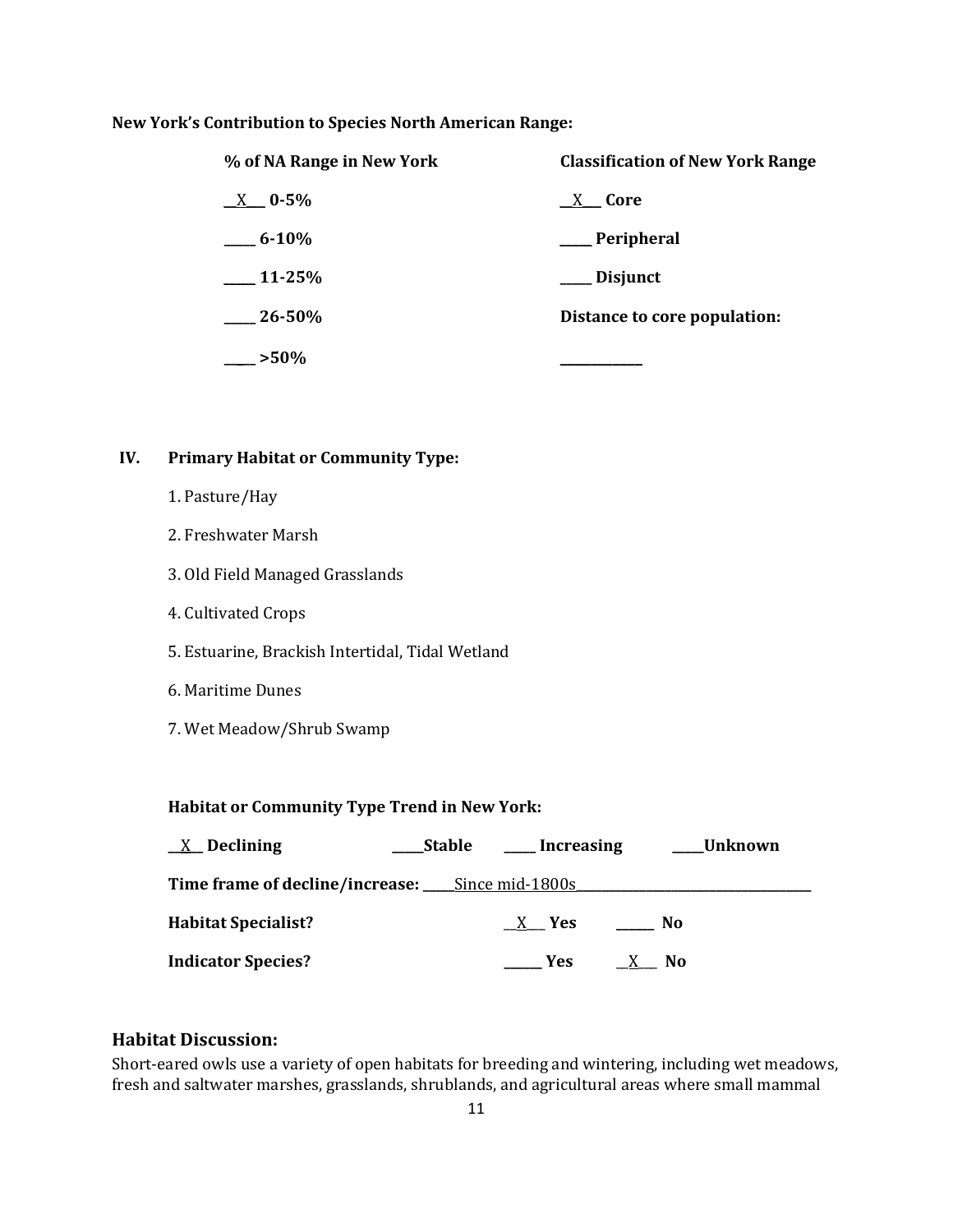populations—especially meadow vole (*Microtus pennsylvanicus*)—are adequate. Extensive blocks of habitat are essential for this owl (Wiggins et al. 2006). In the northeastern United States, breeding territory size generally decreased with increasing vole densities (Clark 1975).

Schneider (2003) reported habitat use in New York: Short-eared owls are most frequently found breeding in salt marshes, hayfields, fallow farm fields, and pastures. Breeding territories are frequently among ridges and valleys with low-lying wet areas between, though some are adjacent to wetlands or rivers. Wintering birds roost communally near feeding areas.

# **V. New York Species Demographics and Life History**

- \_\_**X**\_\_ **Breeder in New York**
	- \_\_**X**\_\_ **Summer Resident**
	- \_\_**X**\_\_ **Winter Resident**
	- **\_\_\_\_\_ Anadromous**

**\_\_\_\_\_ Non-breeder in New York**

- **\_\_\_\_\_ Summer Resident**
- **\_\_\_\_\_ Winter Resident**
- **\_\_\_\_\_ Catadromous**
- **\_\_\_\_\_ Migratory only**
- **\_\_\_\_\_Unknown**

# **Species Demographics and Life History Discussion:**

There are few data on age at first breeding but short-eared owls appear to breed early, at one year. The number of young hatched per nest averaged 4.8 in New Jersey (Urner 1925) and 3.4 in Massachusetts (Holt and Melvin 1986). No more than one brood per season has been reported for any pair in New York, though two broods have been reported elsewhere in the range (Schneider 2003).

Besides predation, annual fluctuations in prey density, habitat changes, and catastrophic events (poor weather) may all contribute to the wide variation in reproductive success. Short-eared owls apparently colonize new areas readily (Clark 1975) and have also demonstrated site fidelity in choice of nest sites. Tate (1992) reported a female brooding young just 98m from her natal site, and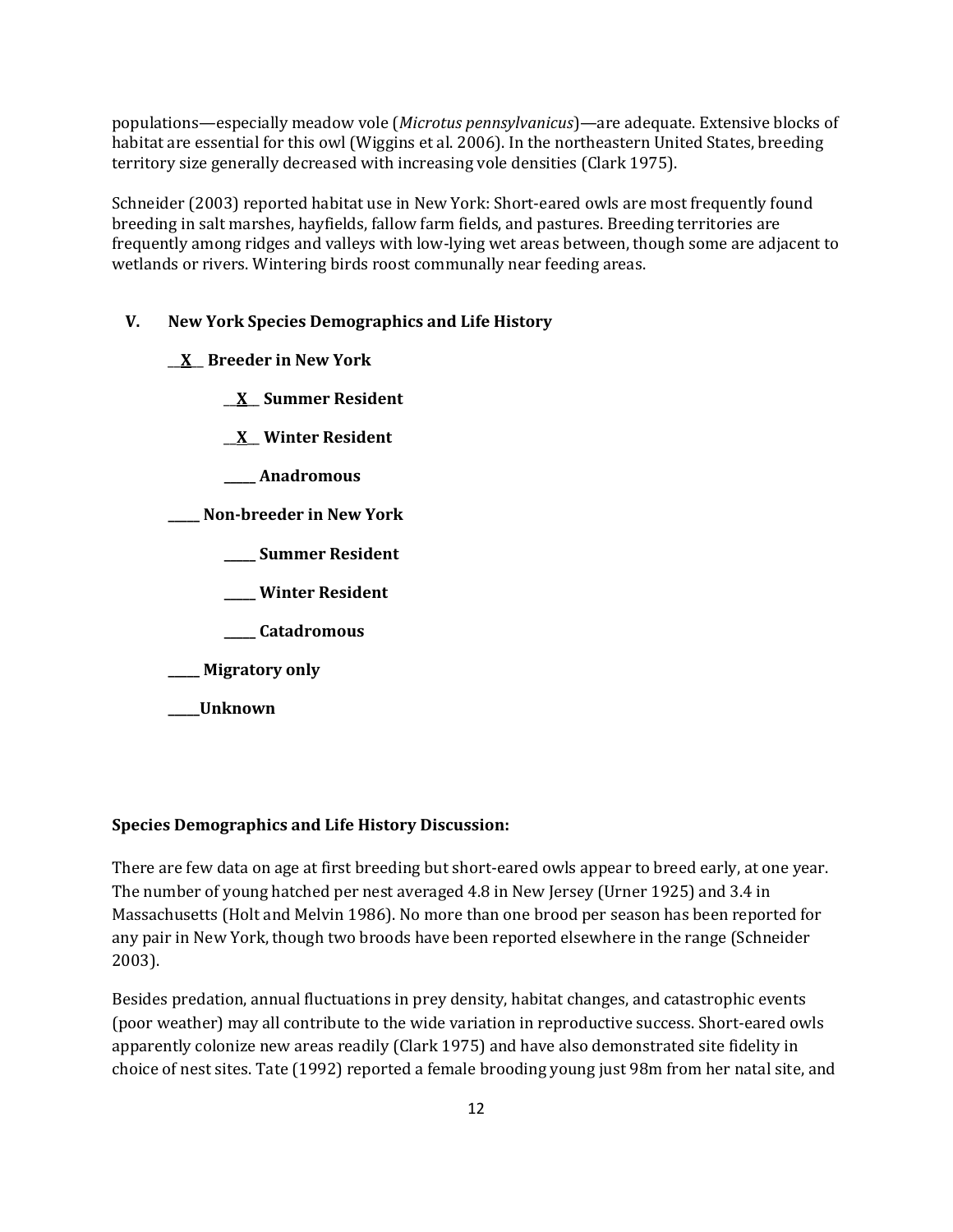Wiggins et al. (2006) reported a female found dead 4.8 km from where it was banded as a nestling 740 days earlier. Winter trapping and telemetry studies in New York have shown site fidelity to wintering areas (G. Hewitt, pers. comm.)

In New York, winter mortality results from shooting; collisions with cars, fences, and guy wires; starvation; and roost predation by great horned owl (*Bubo virginianus*) (Schneider 2003). Winter site fidelity was documented for two birds in New York during a three-year survey of radioed adults (T. Swenson, pers. comm.).

# **VI. Threats:**

Habitat loss owing to human activities appears to be the major cause of population declines. Shorteared owls appear particularly sensitive to habitat loss and fragmentation, as they require relatively large tracts of grassland and are ground nesters, making them susceptible to the increased predation pressure that is typical within fragmented habitats and near rural developments. Along coastal areas, which include many wintering sites, recreational use and land development have caused losses of nearshore marsh and oldfield habitats (Wiggins et al. 2006).

Short-eared owls are occasionally hit by cars and airplanes. In New York, train collisions have been reported (Wiggins et al. 2006).

Interspecific competition with barn owls (*Tyto alba*) may also occur; successful nest box programs to attract barn owls have coincided with the decline of the short-eared owl on Martha's Vineyard and Nantucket Island, Massachusetts (Wiggins et al. 2006).

A study led by a Canadian toxicologist identified acutely toxic pesticides as the most likely leading cause of the widespread decline in grassland bird numbers in the United States. The 23-year assessment, which looked at five other causes of grassland bird decline besides lethal pesticide risk, including change in cropped pasture such as hay or alfalfa production, farming intensity or the proportion of agricultural land that is actively cropped, herbicide use, overall insecticide use, and change in permanent pasture and rangeland, concluded that lethal pesticides were nearly four times more likely to be associated with population declines than the next most likely contributor, changes in cropped pasture (Mineau and Whiteside 2013).

# **Are there regulatory mechanisms that protect the species or its habitat in New York?**

**\_\_\_\_\_\_ No \_\_\_\_\_ Unknown**

**\_**\_X**\_\_\_ Yes**

The short-eared owl is listed as an endangered species in New York and is protected by Environmental Conservation Law (ECL) section 11-0535 and the New York Code of Rules and Regulations (6 NYCRR Part 182). A permit is required for any proposed project that may result in a take of a species listed as Threatened or Endangered, including, but not limited to, actions that may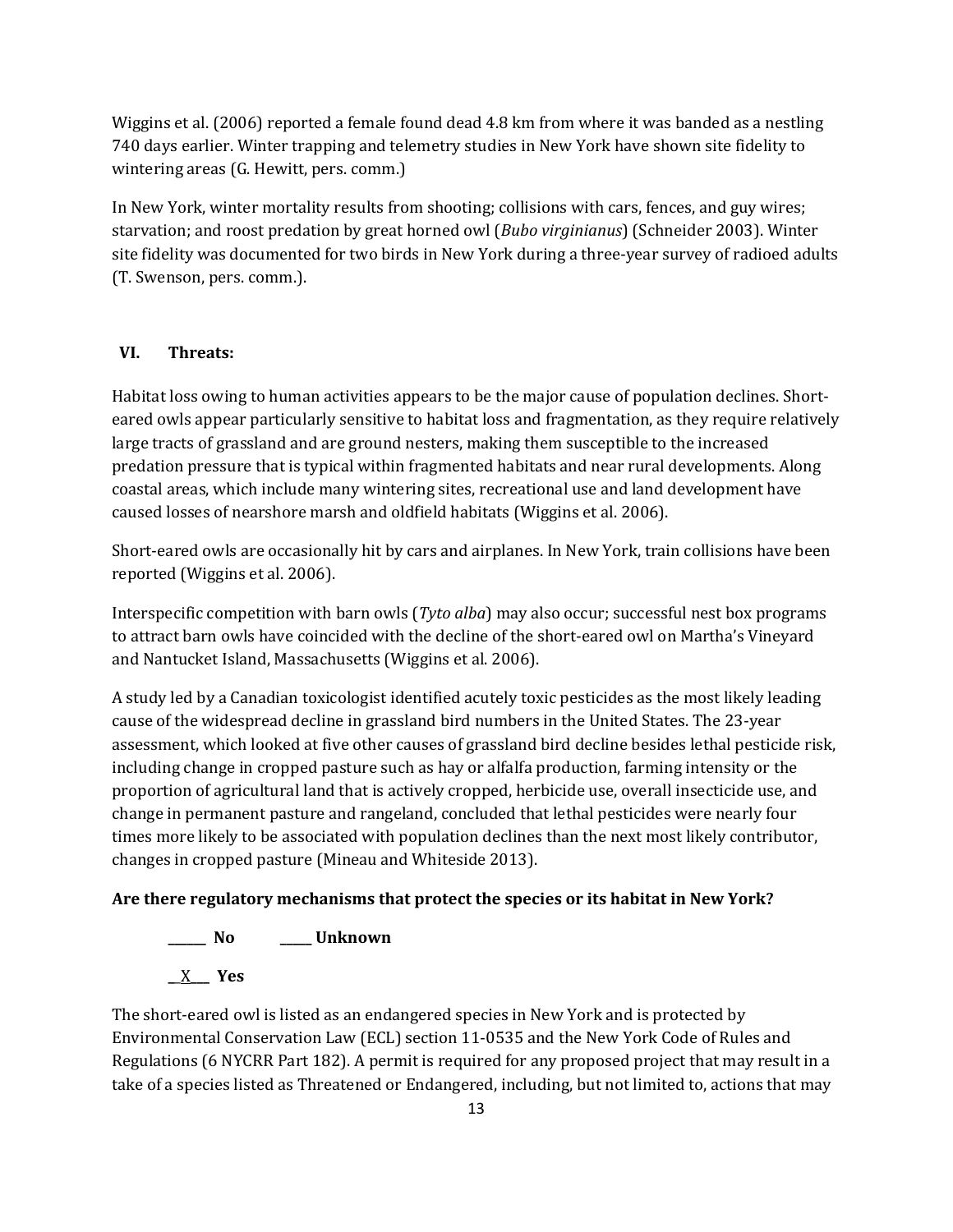kill or harm individual animals or result in the adverse modification, degradation or destruction of habitat occupied by the listed species.

The short-eared owl is protected under the Migratory Bird Treaty Act of 1918. Two of the extensive grassland areas where they winter are partially protected: Fort Edward Grasslands Important Bird Area, Shawangunk Grasslands National Wildlife Refuge, as well as extensive marsh habitat at Montezuma WMA where some owls also winter.

# **Describe knowledge of management/conservation actions that are needed for recovery/conservation, or to eliminate, minimize, or compensate for the identified threats:**

Habitat restoration programs, such as the Conservation and Wetland Reserve Programs, have shown some success in restoring suitable habitat for short-eared owls on private land. Such programs not only provide suitable nesting and wintering habitat, but they may also help to restore small mammal populations, which are the key resource responsible for population fluctuations of owls. However, it is important to note that large blocks of habitat are essential for short-eared owls, and habitat preservation/restoration programs should aim to conserve large blocks of habitat (>100 ha) (Wiggins et al. 2006). Species has benefited indirectly from protection of nesting cover for waterfowl (Larsen 1987); also from reclaimed and replanted strip-mines and dikeland (Tate 1992). Burning and maintenance of grasslands for gallinaceous birds and waterfowl provides nesting and foraging cover for this owl (Millsap et al. 1987). To prevent mortality or injury from collisions with fences, remove unused fences (Fitzner 1975); increase visibility of fences by hanging pieces of ribbon or foil (Dechant et al. 2001).

The publication, *A Plan for Conserving Grassland Birds in New York* (Morgan and Burger 2008), identifies focus areas for coordinating grassland bird conservation efforts. Because grassland birds are sensitive to landscape-level factors and funding for conservation activities is limited, the best opportunity for achieving success is to concentrate efforts within regions of the state that support key residual populations of grassland birds. Suitable landcover classification datasets are needed to incorporate habitat availability into the delineation process.

Because the vast majority of remaining grassland habitat is privately owned, private lands incentive programs and educational programs should be a major component of the conservation effort. Protection of existing habitat for threatened and endangered species through enforcement of regulations pertaining to the taking of habitat is also a critical component of the conservation effort for these species (Morgan and Burger 2008).

Morgan and Burger (2008) recommend that further research is needed:

1. Methods and data for modeling distributions and abundance of grassland landcover across the landscape.

2. Impacts of management on productivity of grassland birds, to amplify existing information on grassland bird abundances associated with management.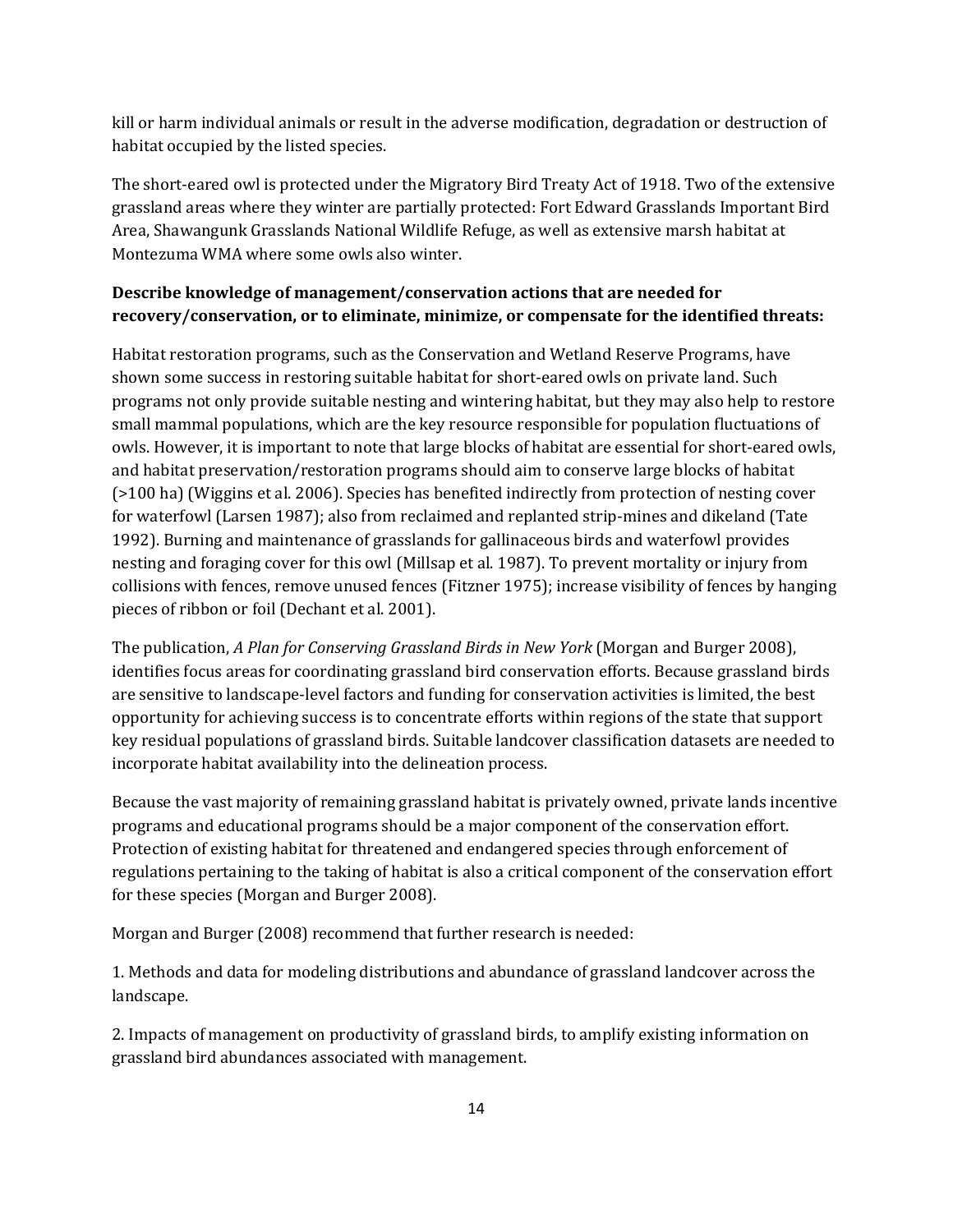3. Potential benefits of native grass species as grassland habitat in contrast with demonstrated benefit of non-native cool season grasses.

| <b>Conservation Actions</b>    |                                                |  |
|--------------------------------|------------------------------------------------|--|
| <b>Action Category</b>         | <b>Action</b>                                  |  |
| Land/Water Protection          | Site/Area Protection                           |  |
| Land/Water Protection          | Resource/Habitat Protection                    |  |
| Land/Water Management          | Site/Area Management                           |  |
| Land/Water Management          | Invasive/Problematic Species Control           |  |
| Land/Water Management          | <b>Habitat and Natural Process Restoration</b> |  |
| <b>Education and Awareness</b> | Training                                       |  |
| <b>Education and Awareness</b> | Awareness & Communications                     |  |
| Law and Policy                 | Policies and Regulations                       |  |

Conservation actions following IUCN taxonomy are categorized in the table below.

The Comprehensive Wildlife Conservation Strategy (NYSDEC 2005) includes recommendations for the following actions for grassland birds, which includes short-eared owl.

# **Easement acquisition:**

\_\_\_\_ Identify ownership of grasslands in core focus areas, and focus Landowner Incentive Program (LIP) funding for use in conserving the most important privately-owned grasslands in the state, and distribute \$400,000 per year from LIP to conserve priority grasslands.

# **Habitat management:**

Develop habitat management guidelines and action plans for priority focus grassland bird species.

# **Habitat research:**

Evaluate the effects of specific farming and management practices, such as: timing of mowing, intensity of grazing, frequency of mowing, mowing versus haying versus prescribed fire, and width of buffer strips on productivity of grassland birds.

# **Other acquisition:**

Incorporate priority grassland focus areas into the NYS Open Space Plan.

## **Other action:**

Work with public land managers, including NRCS, USFWS, DEC and others, to better direct funding and other resources to the highest priority areas and projects for grassland habitat management. The ability to focus funding sources in core priority grasslands will be key. If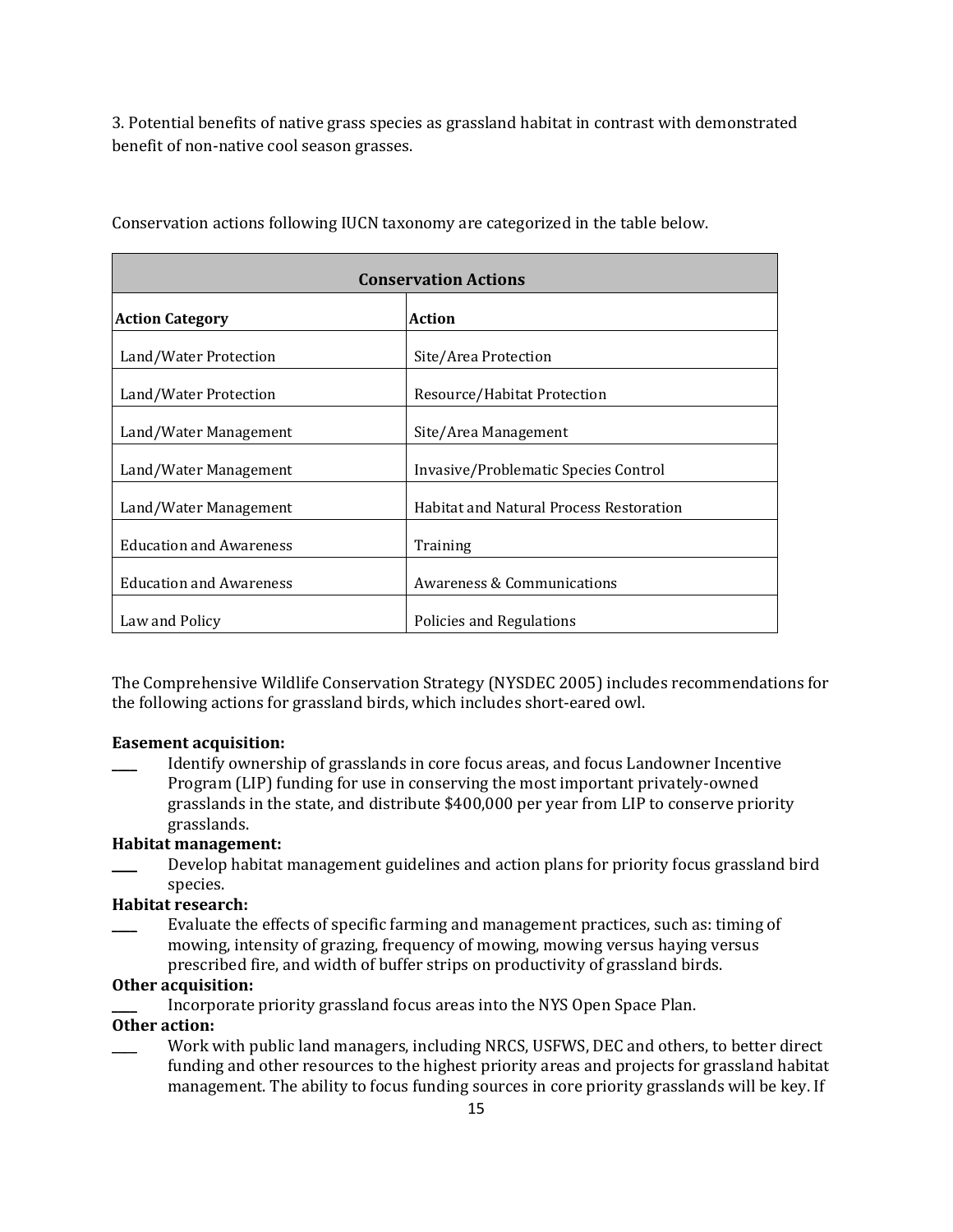the funding sources from National Resource Conservation Service (NRCS) cannot be adequately focused in priority areas, then this will cripple the ability to conserve the most critical grassland areas and will result in continued declines in grassland birds even within these focus areas.

Develop an outreach program to educate the public and land managers on the need for, and wildlife benefits, of grasslands. Also provide technical guidance on what and how to benefit grassland species. Outreach to private landowners will be a key first step to educate the public about the importance of their lands to grassland birds. So much of this habitat exists on private lands that their cooperation will be the ultimate deciding factor on whether species declines can be halted. Their cooperation at the level needed for meaningful change will probably hinge on some form of subsidies.

### **Population monitoring:**

- Develop and implement supplemental monitoring programs for grassland bird species that are not adequately sampled by BBS to determine precise population trends and evaluate effectiveness of conservation efforts. Use long term trend data to determine effectiveness of grassland conservation efforts.
- Complete inventory of potential grassland habitat for species present, distribution, and relative abundance of priority species.

#### **Statewide management plan:**

\_\_\_\_ Complete a comprehensive Grassland Bird Conservation Plan that coordinates research, management, and conservation efforts to more effectively conserve NY's grassland birds. Identify priority species and delineate priority focus areas for conservation and management.

# **VII. References**

Bull, J. 1964. Birds of the New York area. Harper and Row, New York, NY.

Clark, R. J. 1975. A field study of the Short-eared Owl, Asio flammeus (Pontoppidan), in North America. Wildlife Monographs 47:1-67.

Dechant, J. A., M. L. Sondreal, D. H. Johnson, L. D. Igl, C. M. Goldade, M. P. Nenneman, and B. R. Euliss. 2001. Effects of management practices on grassland birds: Short-eared Owl. Northern Prairie Wildlife Research Center, Jamestown, ND. 10 pages.

Fitzner, R. E. 1975. Owl mortality on fences and utility lines. Raptor Research 9:55-57.

Holt, D. W. and S. M. Melvin. 1986. Population dynamics, habitat use, and management needs of the Short-eared Owl in Massachusetts: Summary of 1985 research. Mass. Div. Fish. Wildl., Nat. Her. Prog., Boston.

Larsen, J. C. 1987. Short-eared Owl breeding survey. Non-game Wildl., No. W-65-R-4. Calif. Dept. Fish Game.